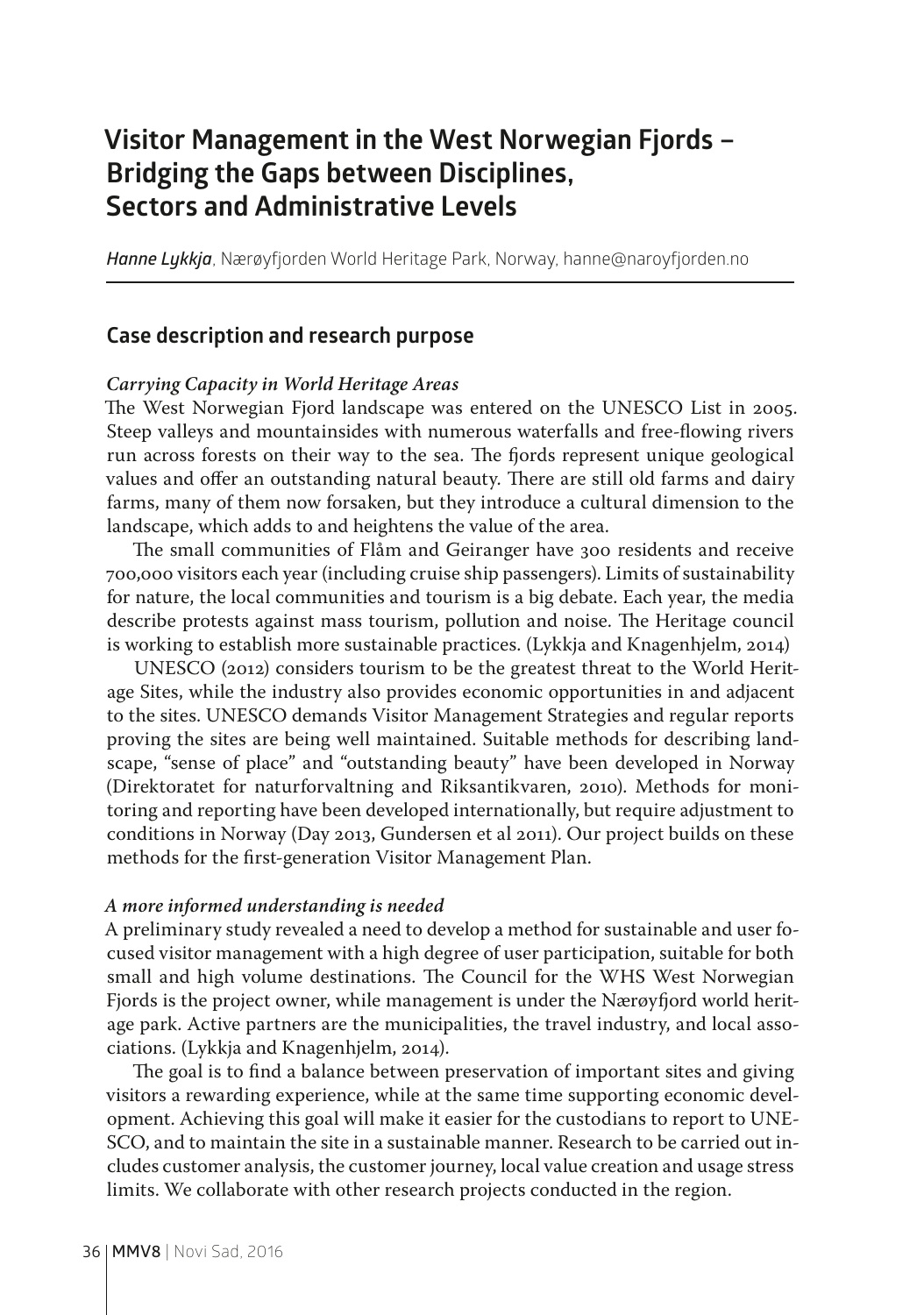

**Figure 1.** *Practical methods for Sustainable Visitor management*

Through the method, the municipalities will be able to assume a leading role as developers of the destinations for tourism, while guiding a sustainable transformation of the local community. The end product will be a template for visitor management in the West Norwegian Fjords, to be included in plans for protected areas, municipalities, and businesses.

# **Methodological issues**

Management of uncultivated lands in Norway is fragmented. Most of the world heritage area is in landscape being regulated by the Norwegian Nature Diversity Act. Areas of habitation and the points of entry to the heritage sites are regulated through the Planning and Building Act. Visitor Management will therefore need to accord with both municipal plans and the action plans for the protected areas, as well as laws regulating harbors and maritime affairs.

# *Landscape Resource Analysis and User Participation*

Both fjord areas are creating knowledge dissemination plans and collaborating with local resources and businesses. The focus is on a decentralized dissemination where knowledgeable local resource persons can help achieve the potential in unique visitor strategies. Together with all involved parties, we are performing landscape related resource analyses, as well as charting local knowledge. The Method is operationalizing the European Landscape Conventions (ELC) into local and regional planning by including public participation in landscape issues.

Researchers from the Norwegian University of Life Sciences and the Institute for Transport Economics have analyzed current plans and strategies for the areas, and interviewed representatives of municipalities, heritage sites, conservation areas, local communities, and the environmental office of the county administration. They have also met with politicians from the municipality and county level, destination companies, port administrators, the Directorate for Nature Management and the Maritime Directorate (Haukeland et al, 2015). Creating a broad consensus for the need of a Visitor Management Plan is key.